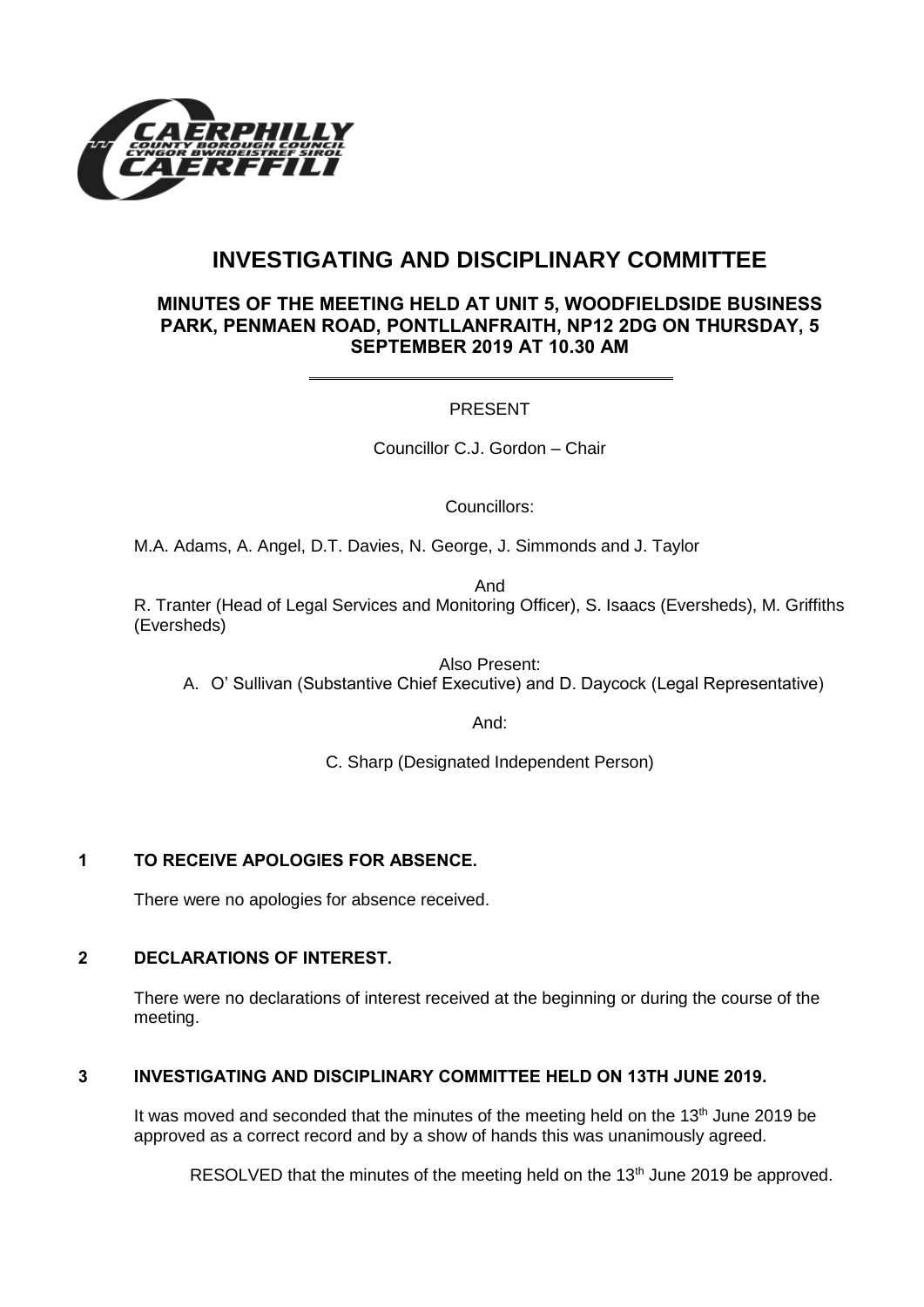#### **4 INVESTIGATING AND DISCIPLINARY COMMITTEE HELD ON 17TH JUNE 2019.**

It was moved and seconded that the minutes of the meeting held on the  $17<sup>th</sup>$  June 2019 be approved as a correct record and by a show of hands this was unanimously agreed.

RESOLVED that the minutes of the meeting held on the  $17<sup>th</sup>$  June 2019 be approved.

#### **5 INVESTIGATING AND DISCIPLINARY COMMITTEE HELD ON 27TH JUNE 2019.**

It was moved and seconded that the minutes of the meeting held on the  $27<sup>th</sup>$  June 2019 be approved as a correct records and by a show of hands this was unanimously agreed.

RESOLVED that the minutes of the meeting held on the  $27<sup>th</sup>$  June 2019 be approved.

#### **6 INVESTIGATING AND DISCIPLINARY COMMITTEE HELD ON 18TH JULY 2019.**

It was moved and seconded that the minutes of the meeting held on the  $18<sup>th</sup>$  July 2019 be approved as a correct record and by a show of hands this was unanimously agreed.

RESOLVED that the minutes of the meeting held on the 18<sup>th</sup> July 2019 be approved.

#### **7 INVESTIGATING AND DISCIPLINARY COMMITTEE HELD ON 29TH JULY 2019.**

It was moved and seconded that the minutes of the meeting held on the 29<sup>th</sup> July 2019 be approved as a correct record and by a show of hands this was unanimously agreed.

RESOLVED that the minutes of the meeting held on the  $29<sup>th</sup>$  July 2019 be approved.

#### **8 TO RECEIVE AND CONSIDER THE FOLLOWING REPORT(S) WHICH IN THE OPINION OF THE PROPER OFFICER MAY BE DISCUSSED WHEN THE MEETING IS NOT OPEN TO THE PUBLIC AND FIRST TO CONSIDER WHETHER THE PUBLIC INTEREST REQUIRES THAT THE MEETING SHOULD BE CLOSED TO THE PUBLIC FOR CONSIDERATION OF THIS ITEM(S):-**

Members considered the public interest test certificate from the Proper Officer and concluded that on balance the public interest in maintaining the exemption outweighed the public interest in disclosing the information. By a show of hands this was unanimously agreed and it was: -

RESOLVED that in accordance with Section 100A(4) of the Local Government Act 1927 the public be excluded from the remainder of the meeting because of the likely disclosure to them of exempt information as identified in paragraph 12 of Part 4 of Schedule 12A of the Local Government Act 1972.

#### **9 DISCIPLINARY PROCEEDINGS - CHIEF EXECUTIVE.**

It was noted that following representations made during the course of the meeting, Councillor T.D. Davies recused himself from proceedings and took no further part in the meeting.